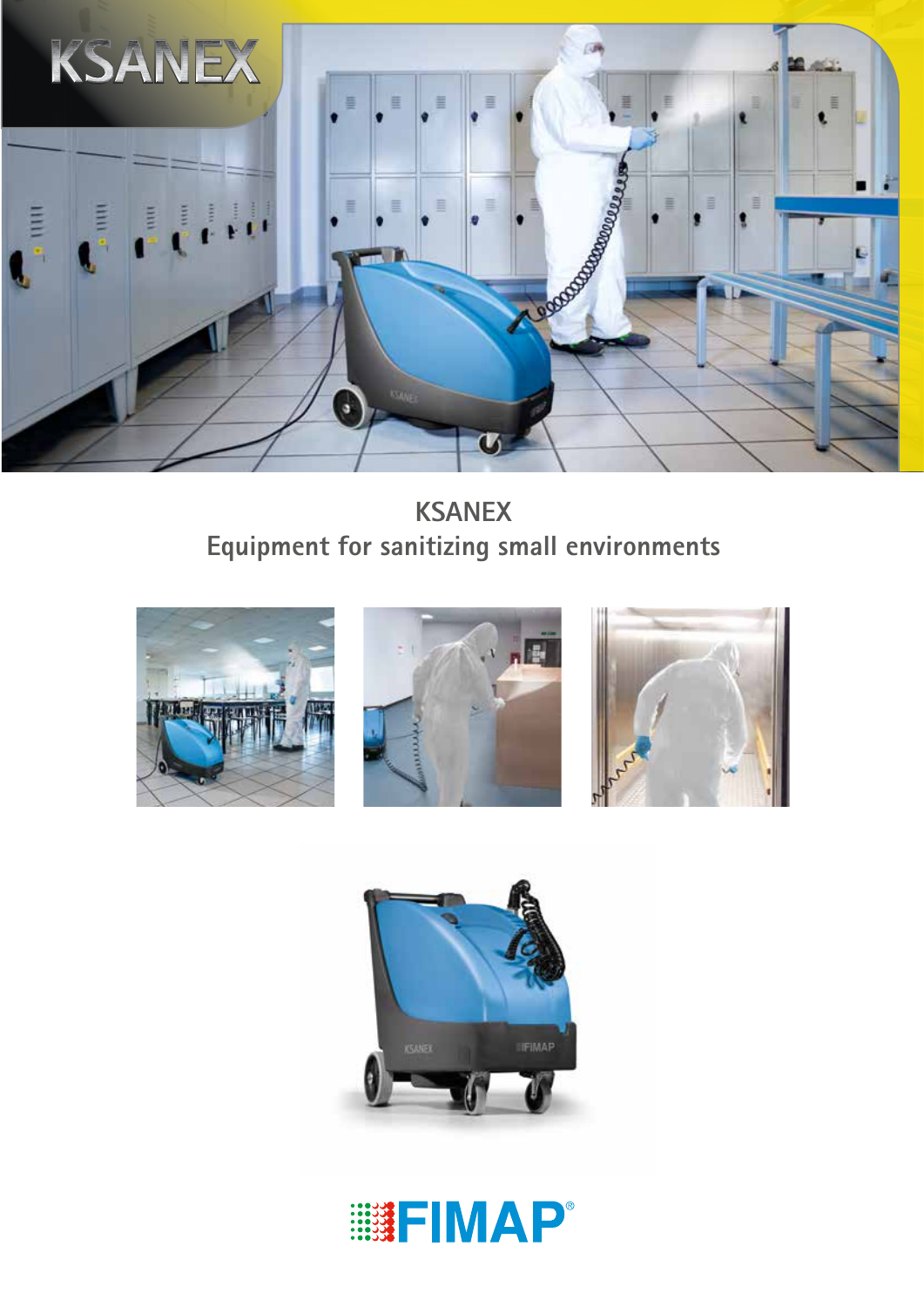

**KSANEX** is intended for indoor atomization of sanitizing products. The product is atomized to guarantee long lasting and evenly spread effect in the air so that it reaches and sanitizes all surfaces. With **KSANEX** also air-conditioning systems can be sanitized both when operating and when switched off. The low pressure that is used for atomization prevents any mechanical damage which may occur with violent jets of compressed air.

It's simple and easy for everyone to use.

**KSANEX** is part of Fimap's line of sanitizers that help to raise the level of hygiene in any environment.

The machine is equipped with an autonomous air compressor and an exclusive dispensing gun where the product is mixed with the air and then distributed in the environment.

It is compact and easy to transport, therefore suitable for sanitizing any environment:

**offices, gyms, schools, day centres, canteens, bars, restaurants, shops or means of transport.**

Machine internal components are easily accessible for filling the disinfectant solution and for simple maintenance. The machine is equipped with an autonomous air compressor

The exclusive dispensing nozzle is the point where the solution mixes together with the air. This is a key point of the machine, thanks to the choice of a large and easy-topress lever, KSANEX can be used for long shifts without fatigue

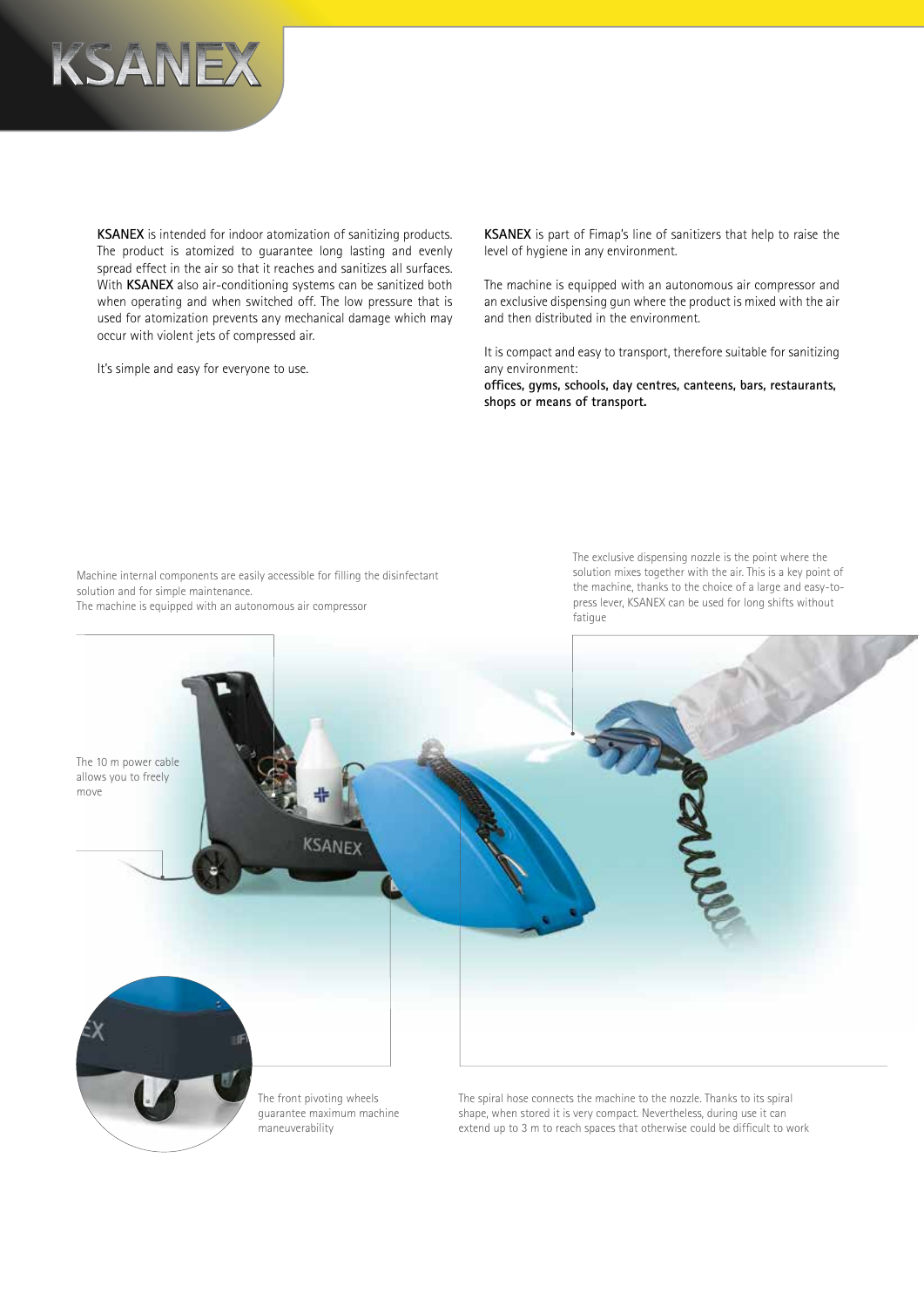

## **KSANEX Sanitize anywhere with the battery version**

It allows you to move freely even in places where there's not a power outlet nearby, for example in large conference rooms or cinemas, to let you disinfect armchairs, or outside, to disinfect the outdoor entrance area of shops, pharmacies, supermarkets or

restaurants. The battery-operated version of KSANEX also makes it easier to sanitize inside means of transport such as buses, trains or subways.



**HOURMETER** To keep under control the actual working hours



## **BATTERY VERSION**

The battery-powered version is equipped with 2 batteries of 12 V and can work up to 2 hours continuously





**ADJUSTABLE HANDLE** The height-adjustable front handle makes it easy to move around and allows you to carry the machine comfortably like a trolley and sanitize while on the move.

It makes easier charging